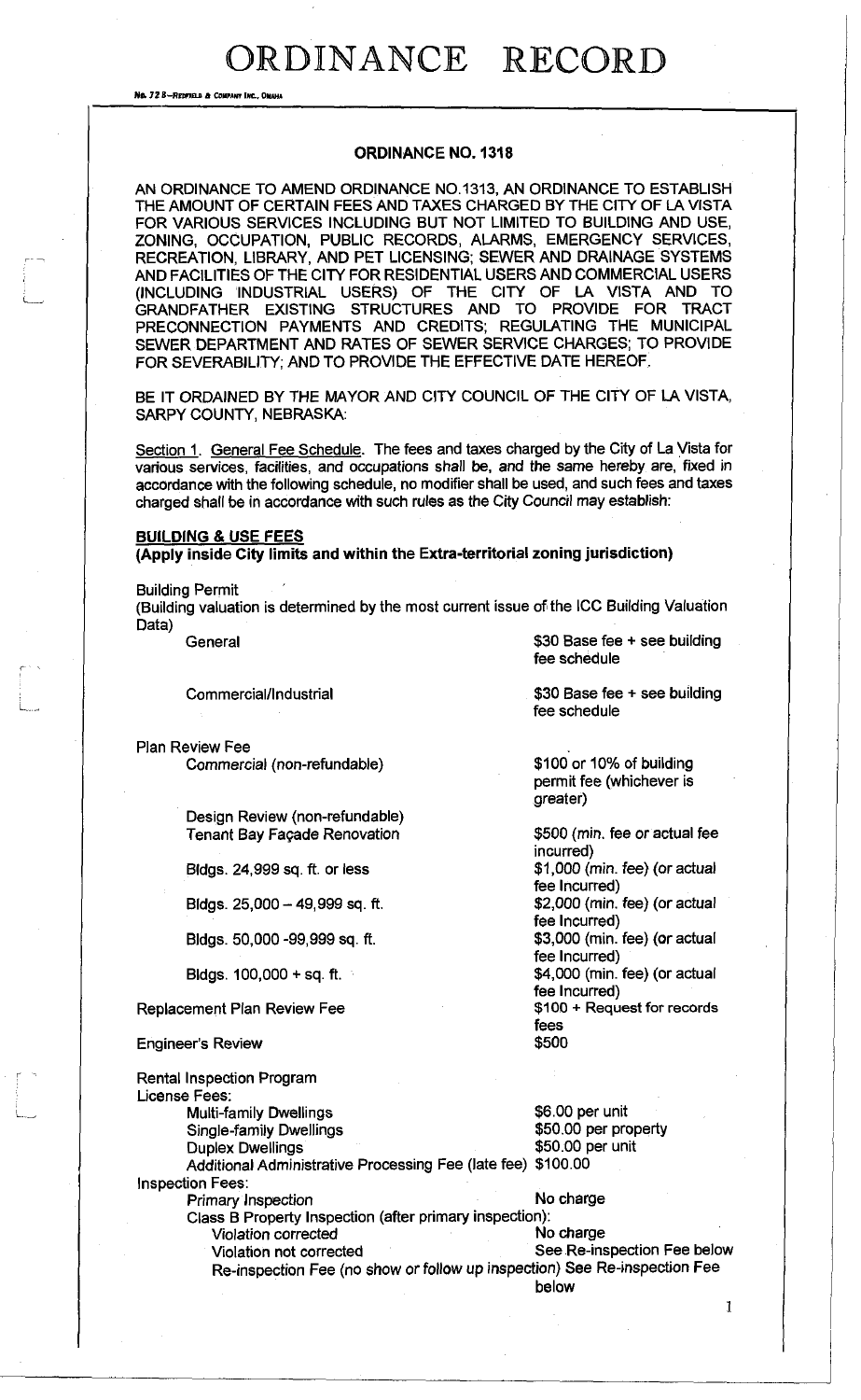No. 72 8-Redfield & Company Inc., Omaha **Ql Uill cllliB NO.**  Re-inspection Fee  $$100.00$ Vacant Building Registration Fee  $$500$ Penalty Fee 3x Regular permit fee 3x Regular permit fee 3x Regular permit fee 3x Regular permit fee 3x Regular permit fee 3x Regular permit fee 3x Regular permit fee 3x Regular permit fee 3x Regular permit fee 3x 8x 8x 8x 75% will be refunded when the project is cancelled or not complete within one year. No refund will be given after one year. (Sewer Hook-up Fee is100% refunded) Certificate of Occupancy<br>
Temporary Certificate of Occupancy<br>
\$750 Temporary Certificate of Occupancy<br>Pre-occupancy fee (Occupancy without C.O.) \$750 Pre-occupancy fee (Occupancy without C.O.) Temporary Use Permit \$ 50 plus \$10/day (includes tents, greenhouses, event structures) Sign Permit **\$150/sign** Identification Sign, Incidental Sign<br>
Master Sign Plan (more than 1 sign) \$150 Master Sign Plan (more than 1 sign) \$150<br>Common Sign Plan \$150 Common Sign Plan Temporary Sign Permit: Non-profit or tax exempt organization \$0 All other temporary signs  $$ 30/year$ <br>Tower Development Permit example and  $$ 8,500$ (m \$8,500(min fee) (or actual fee incurred) Co-locates - Towers **but a community of the set of the set of the set of the set of the set of the set of the set of the set of the set of the set of the set of the set of the set of the set of the set of the set of the se** fee incurred) Tarp Permit (valid for 6 months) \$30 Solar Panel Permit \$30 Satellite Dish Permit Wading/Swimming Pools at residence  $$30$ Dedicated Electrical circuit for pumps  $\frac{\$30}{30}$ \$30 Base fee + See mechanical fee schedule Plumbing Permits **\$30 Base fee + See** plumbing fee schedule Sewer Repair Permit \$30 \$ 30 (\$22 permit & \$8 backflow) Underground Sprinklers  $$30$  (\$22 issue fee & \$8 fixture) Electrical Permits **Electrical Permits 30 Base Fee + See** electrical fee City Professional License (Plumbers; Mech. Contractors) \$ 15 and a \$1,000,000 Liability, and a \$500,000 bodily injury insurance Certificate per each occurrence Also a \$5,000 Bond is required, naming the City as the recipient. Demolition of building the state of the state of the S250 plus Insurance **Certificate** Moving Permit (buildings 120 square feet or greater) \$250 plus Insurance **Certificate** Sheds and Fences \$30.00<br>Sidewalks \$30.00 **Sidewalks** Driveway Replacement \$ 30.00 Driveway Approach w/o curb cut or grinding \$30.00 With curb requiring cut plus the 4' apron on each side)<br>Contractor (Contractor performs curb cut or grind) \$30.00 plus \$1.00/ft. Contractor (Contractor performs curb cut or grind) \$ 30.00 plus \$1.00/ft.<br>City Charge (if City performs curb cuts) \$50 + \$50 + \$5.0 kg set up fee; City Charge (if City performs curb cuts) \$10 permit fee)<br>\$50 + \$6/ft. (\$40 set up fee; City charge (if City performs curb grinds) \$10 permit fee) Utility Cut Permit **\$30.00** 

Appeal Fee Regarding Issuance or Denial of Curb Cut/Driveway

 $\overline{2}$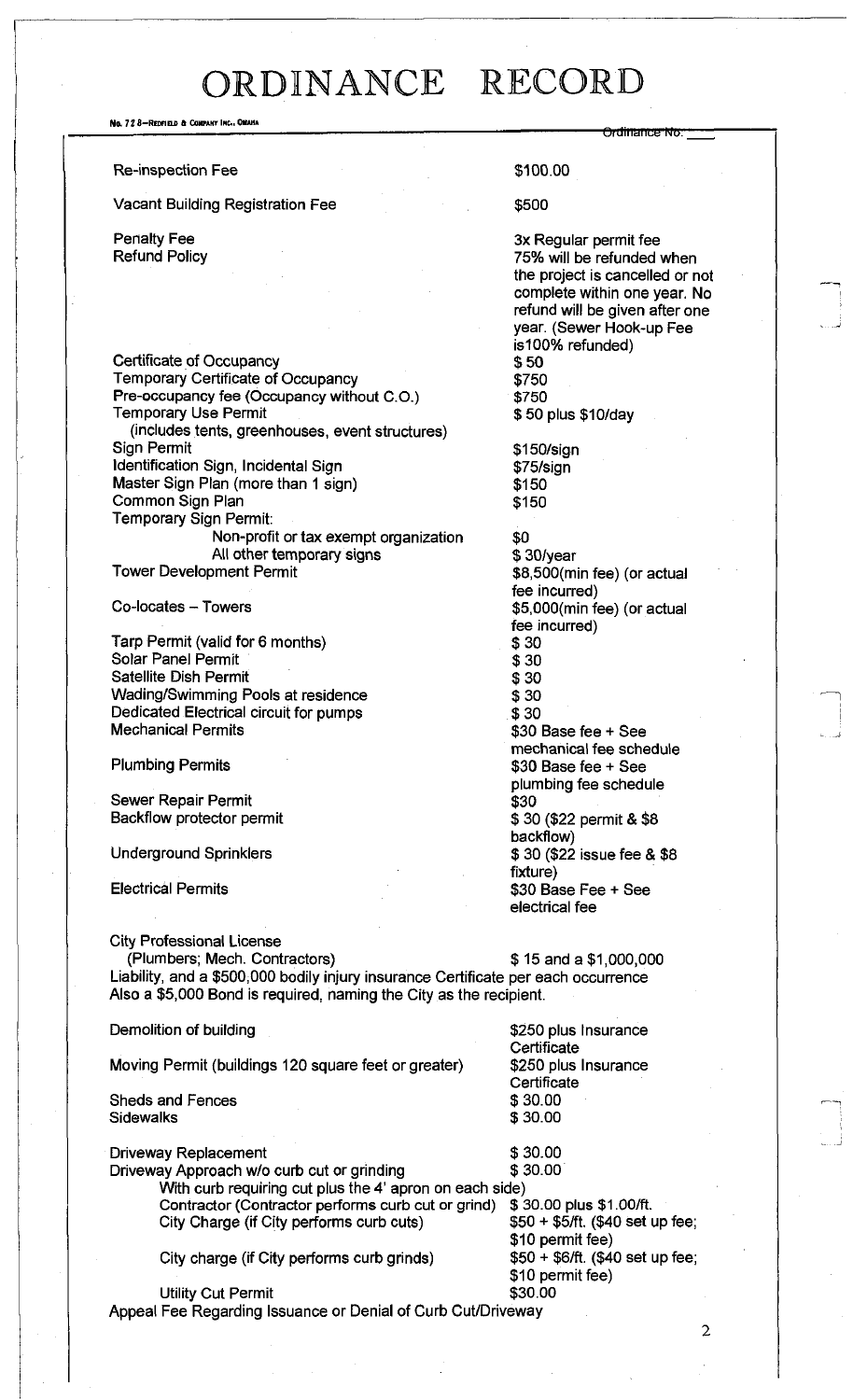No. 72 6—Redfielb a Commnt Inc., Omaha

#### Approach Construction Permit  $$250$

Street Paving, Surfacing, Resurfacing, Repairing, Sealing or<br>Resealing Permit \$30.00/Yearly **Resealing Permit** Appeal Fee Regarding Issuance or Denial of Street Paving,<br>Resurfacing, etc. Permit Resurfacing, etc. Permit

#### **RIGHT-OF-WAY PERMIT FEES**

The following are one-time permit fees for structures occupying the public rightof-way:

| Canopy or Awning                                                 | \$50 for the first $25 ft. + $10$ each additional |
|------------------------------------------------------------------|---------------------------------------------------|
|                                                                  | foot                                              |
| Balcony                                                          | $$75$ each                                        |
| <b>Bicycle Rack</b>                                              | \$50                                              |
| <b>Light Fixture</b>                                             | \$75 for the first + \$10 each additional light   |
|                                                                  | fixture                                           |
| Marquee                                                          | \$50 for the first $25 ft + $10$ each additional  |
|                                                                  | ft.                                               |
| Sidewalk Café                                                    | \$100                                             |
| Sign                                                             | \$100 each (if less than 25 sq. ft.)              |
|                                                                  | \$300 each (if 25 sq. ft. or larger)              |
| Windscreen                                                       | \$400 each                                        |
| Planter                                                          | \$50                                              |
| Combination of Awning/Canopy/Sign                                | \$500                                             |
| /Light                                                           |                                                   |
| <b>Skywalk</b>                                                   | \$500                                             |
| <b>String Lights</b>                                             | \$150                                             |
| Other structures as approved by the<br><b>City Administrator</b> | \$300                                             |

Provided, however, notwithstanding anything in this Ordinance to the contrary, all property, or parts thereof or improvements thereon, with respect to which legal title is or will be held by or for the benefit of the City of La Vista, La Vista Community Development Agency, City of La Vista Facilities Corporation, La Vista/Metropolitan Community College Condominium Owners Association, Inc., or any other entity directly or indirectly controlled by the City of La Vista as determined by the City Administrator, for a public purpose, and all owners of such property, parts, or improvements, shall be exempt from the Building and Use Fees and/or any other fees in this ordinance. The City of La Vista pursuant to a policy of the City Council also may provide for waiver of any or all such Building and Use Fees, or any other fees under this Ordinance that are payable to the City, with respect any political subdivisions that levy property taxes within the corporate limits of the City, or any entity controlled by any such political subdivision.

#### **FIRE INSPECTION FEES**

**Plan Review Fees** 

Commercial Building

Fire Sprinkler Plan Review 1-20 devices 21-50 devices 51-100 devices 101-200 devices 201-500 devices Over 500 devices Fire Alarm Plan Review

10% of building permit fee with a maximum of \$1,000

\$100 \$200 \$300 \$400 \$500 \$500 plus \$1.00 per device over 500 \$50.00

Child Care Facilities: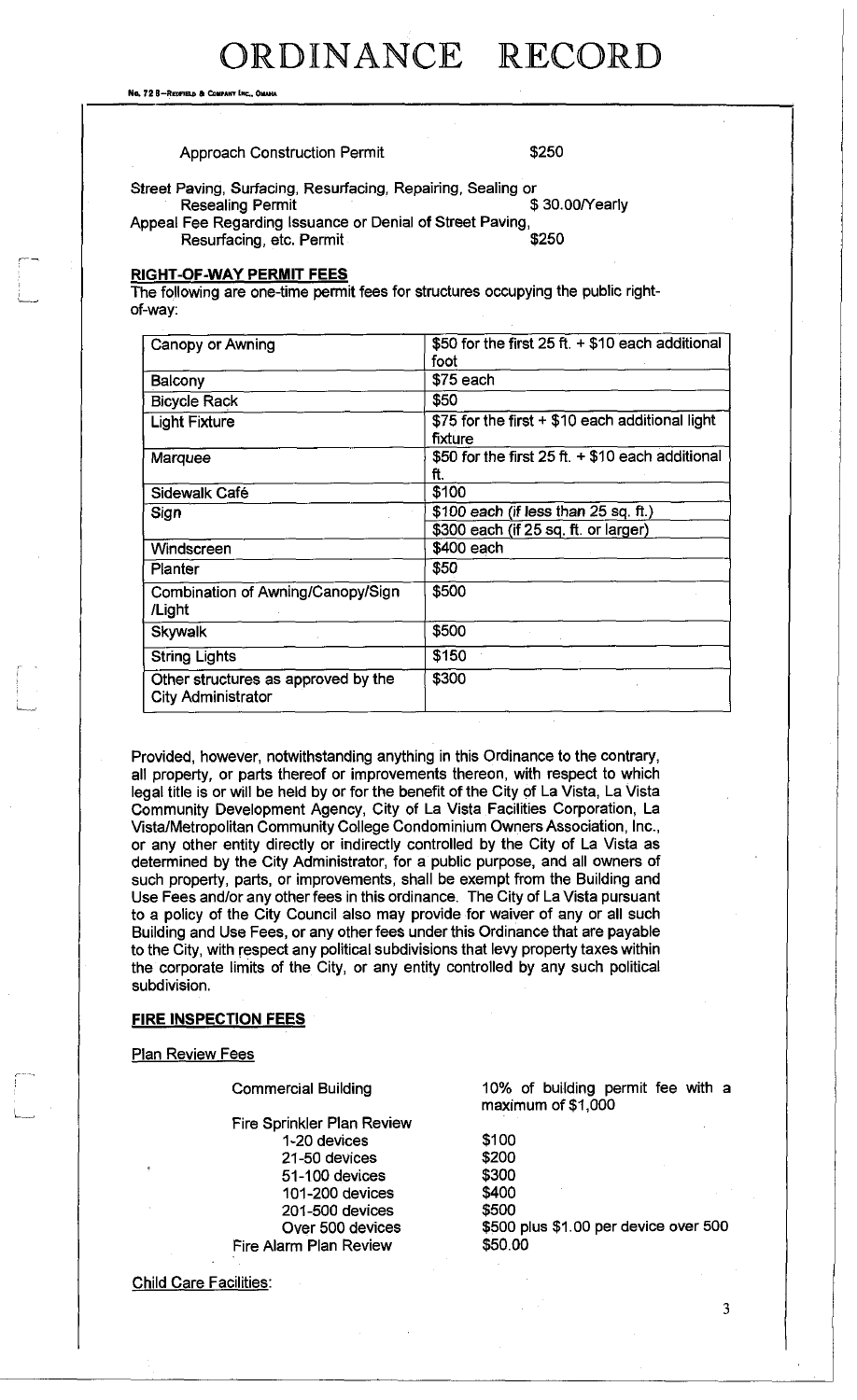No. 72 8-Redfield & Company Inc., Omaha

|                                   |                                                              | <del>Drdinance</del>                 |  |
|-----------------------------------|--------------------------------------------------------------|--------------------------------------|--|
|                                   |                                                              |                                      |  |
|                                   | $0 - 8$ Children                                             | \$50.00                              |  |
|                                   | $9 - 12$ Children                                            | \$55.00                              |  |
|                                   | 13 or more children                                          | \$60.00                              |  |
|                                   |                                                              |                                      |  |
| <b>Foster Care Homes:</b>         |                                                              |                                      |  |
|                                   | Inspection                                                   | \$25.00                              |  |
|                                   |                                                              |                                      |  |
| <b>Liquor Establishments:</b>     |                                                              |                                      |  |
|                                   | Non-consumption establishments                               | \$60.00                              |  |
|                                   | Consumption establishments \$85.00                           |                                      |  |
|                                   |                                                              |                                      |  |
| <b>Nursing Homes:</b>             |                                                              |                                      |  |
|                                   | 50 beds or less                                              | \$55.00                              |  |
|                                   | 51to 100 beds                                                | \$110.00                             |  |
|                                   | 101 or more beds                                             | \$160.00                             |  |
| Fire Alarm Inspection:            |                                                              |                                      |  |
|                                   | Four year license (Test)                                     |                                      |  |
|                                   | <b>NICET</b>                                                 | \$100.00                             |  |
|                                   |                                                              | \$25.00 per year NICET certification |  |
|                                   |                                                              | last                                 |  |
|                                   | Annual test (witnessed)                                      | \$30.00                              |  |
|                                   | <b>Sprinkler Contractor Certificate:</b>                     |                                      |  |
|                                   | Annual                                                       | \$100.00                             |  |
| <b>Fuels Division:</b>            |                                                              |                                      |  |
|                                   | Above ground Hazardous Substance Storage Tanks (Title 158)   |                                      |  |
|                                   | Registration                                                 | \$25.00 per tank                     |  |
|                                   | Re-registration                                              | \$25.00 per tank (Required whenever  |  |
|                                   |                                                              | change is made to tank or contents)  |  |
|                                   | Above ground Petroleum Storage Tanks (Title 153, Chapter 17) |                                      |  |
|                                   | <b>Inspection Fee</b>                                        | \$50.00 (Per installation regardless |  |
|                                   |                                                              | of the number of tanks)              |  |
|                                   | Underground Storage Tanks (Title 159, Chapter 2)             |                                      |  |
|                                   | Farm, residential and heating oil tanks                      |                                      |  |
|                                   | (tanks with a capacity of 1100gallons or less)               | \$10.00 one-time registration fee    |  |
| All other tanks                   |                                                              | \$30.00 per tank, annually           |  |
|                                   | Petroleum Release Remedial Action Fund                       | \$90.00 per tank, annually           |  |
| Tank installation                 |                                                              | \$60.00 per tank                     |  |
| Piping only installation          |                                                              | \$60.00                              |  |
|                                   |                                                              |                                      |  |
|                                   |                                                              |                                      |  |
| <b>GRADING PERMIT FEES</b>        |                                                              |                                      |  |
| 5 acres or less                   |                                                              |                                      |  |
| More than 5 acres                 |                                                              | \$500                                |  |
|                                   |                                                              | \$1,000                              |  |
| <b>ZONING FEES</b>                |                                                              |                                      |  |
|                                   |                                                              |                                      |  |
|                                   | Comprehensive Plan Amendment                                 | \$500                                |  |
|                                   |                                                              |                                      |  |
|                                   | Zoning Map Amendment (rezoning)                              | \$500                                |  |
|                                   |                                                              |                                      |  |
|                                   |                                                              |                                      |  |
| <b>Zoning Text Amendment</b>      |                                                              | \$500                                |  |
|                                   |                                                              |                                      |  |
| <b>Zoning Verification Letter</b> |                                                              | \$50                                 |  |
|                                   |                                                              |                                      |  |
| <b>Subdivision Text Amendment</b> |                                                              | \$500                                |  |
|                                   |                                                              |                                      |  |
|                                   | Conditional Use Permit (1 acre or less)                      | \$300                                |  |
|                                   | Conditional Use Permit (more than 1 acre)                    | \$500                                |  |
|                                   | <b>Conditional Use Permit Amendment</b>                      | \$200                                |  |
|                                   | <b>Flood Plain Development Permit</b>                        | \$500                                |  |
|                                   |                                                              |                                      |  |
|                                   |                                                              |                                      |  |

 $\overline{4}$ 

Administrative Plat - Lot Split, Lot Consolidation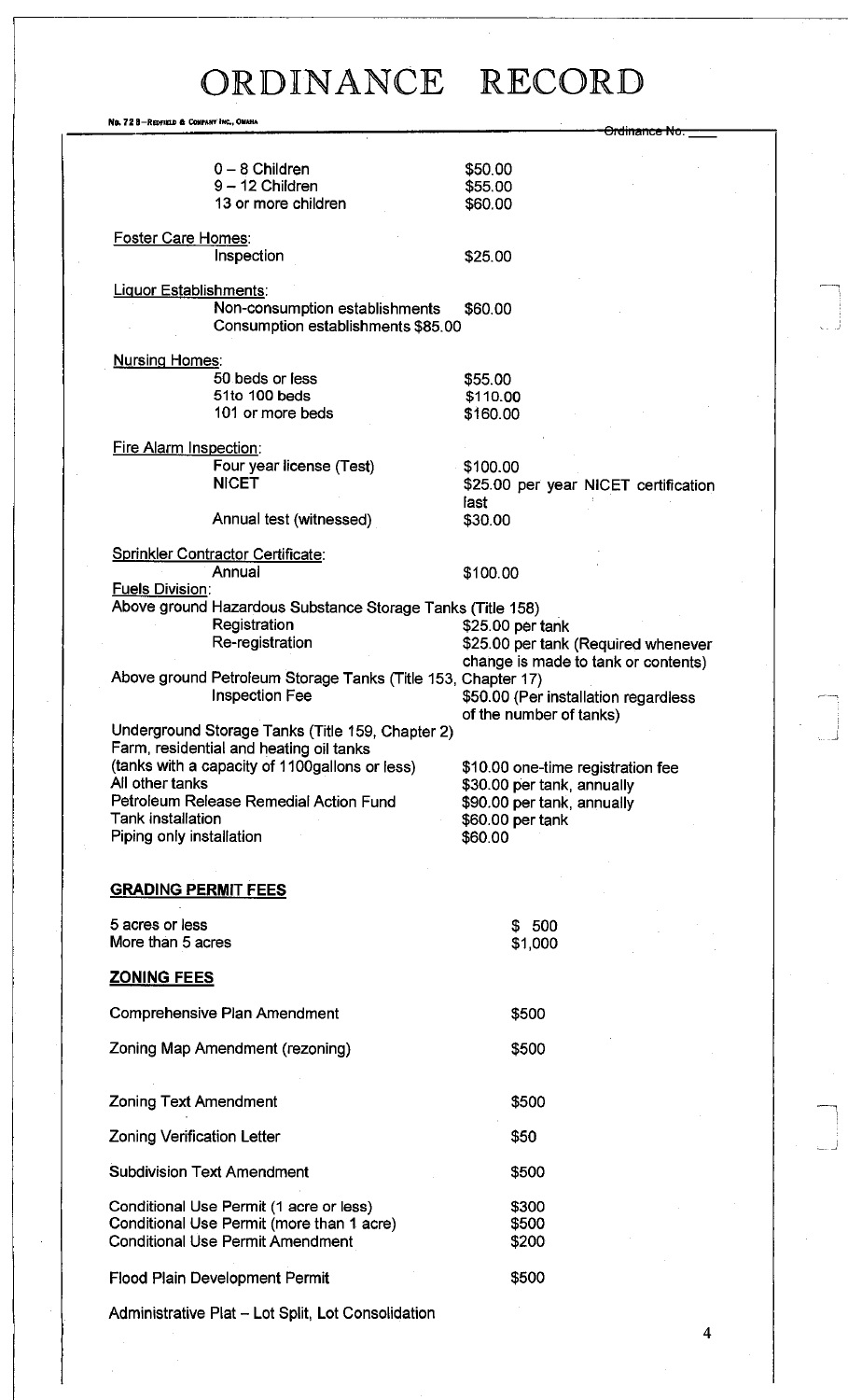No. 72 8-Redfield & Conpany Inc., Only

#### or Boundary Adjustment

Preliminary Platting

Final Platting

Subdivision Agreement

Revised Preliminary Plat

Replat

\$750+ additional fee of \$250 for review of revised drawings \$1,000 +additional fee of \$250 for review of revised drawings \$1000+additional fee of \$250 for review of revised drawings \$500 (min. fee) or actual fee incurred \$500+additional fee of \$250 for review of revised drawings \$1500 +additional fee of

\$250 for review of revised drawings

p.U.D. \$1,000+additional fee of \$250 for review of revised drawings P.U.D. Amendment **\$500** (min. fee) or actual fee incurred<br>, \$150

Variance, Appeals, Map Interpretation (B.O.A.) \$250

Vacation of Plat and Right of Way Vacation

Watershed Fees - the following fees apply to only new developments or significant redevelopments as specified in the interlocal agreement Papillion Creek Watershed Partnership: (fees are remitted to Papillion Creek Watershed Partnership)

Single Family Residential Development (up to 4-plex) \$864 per dwelling unit<br>High-Density Multi-Family Residential Development \$3,803 per gross acre\* High-Density Multi-Family Residential Development \$3,803 per gross acre\*<br>Commercial/Industrial Development \$4,609 per gross acre\* Commercial/Industrial Development \*Computed to the nearest .01 acre.

#### **OCCUPATION TAXES**

Publication fees \$Actual cost Class A Liquor License Holder **\$200** Class B Liquor License Holder **\$200** Class C Liquor License Holder \$600 Class D Liquor License Holder Class I Liquor License Holder **\$500** Class L Liquor License Holder<br>Class W Wholesale Beer License Holder \$1000 Class W Wholesale Beer License Holder **\$1000**<br>Class X Wholesale Liquor License Holder \$1500 Class X Wholesale Liquor License Holder Class Y Farm Winery License Holder  $$500$ <br>Class Z Liquor License Holder  $$500$ Class Z Liquor License Holder Class AB Liquor License Holder  $$400$ <br>Class AD Liquor License Holder  $$600$ Class AD Liquor License Holder \$600<br>Class ADK Liquor License Holder \$800 Class ADK Liquor License Holder \$800 Class AK Liquor License Holder  $$400$ <br>Class ABK Liquor License Holder  $$600$ Class ABK Liquor License Holder Class BK Liquor License Holder \$400<br>Class CK Liquor License Holder \$800 Class CK Liquor License Holder \$800 Class DK Liquor License Holder Class IB Liquor License Holder \$700 Class IBK Liquor License Holder \$900 Class ID Liquor License Holder **\$900 \$900 \$900 \$900 \$900 \$900 \$1100** \$1100 \$1100 \$1100 \$1100 \$1100 \$1100 \$1100 \$1 Class IDK Liquor License Holder Class IK Liquor License Holder \$700

Special Designated Permit - Liquor Control \$50/day except non-profits

5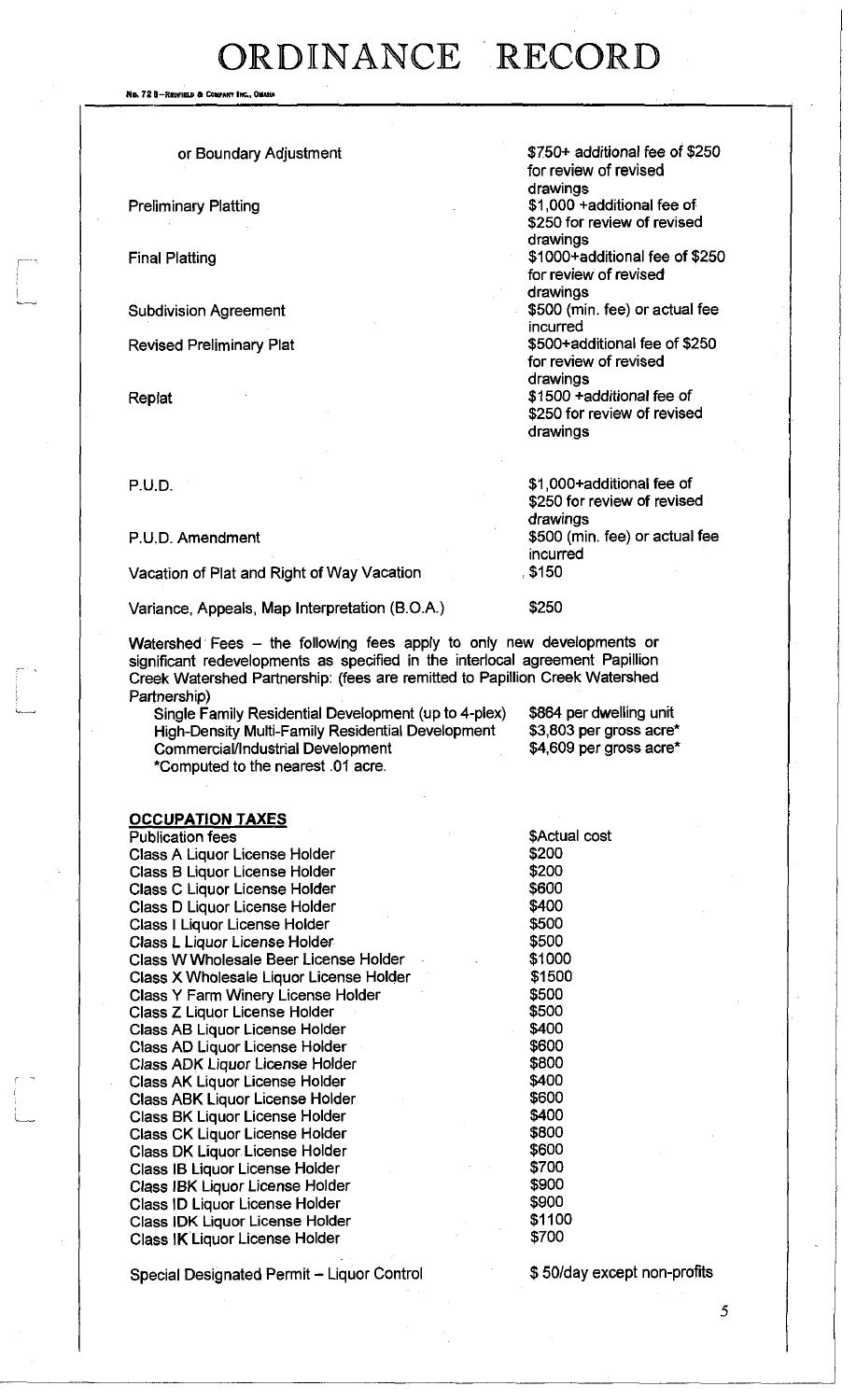#### No. 72 8-REOFIELD & COMPANY INC., OMAHA

<del>Ordinance No</del> Transfer of Liquor License from One Location to Another \$ 25 (These fees are in addition to the State Fee Requirement) Amusement Concessions (i.e. Carnivals)  $$ 10$ /concession/day (This would include any vendors set up for special functions at the La Vista Sports Complex) Auto dealers - new and used - \$250 plus \$.01 per sq. ft. of inside area, and \$.005 per sq. ft. of outside area used for display, sales or storage. Auto repair Banks, small loan and finance companies Barber shops, beauty salons, tanning & nail salons Bowling Alleys or Billiard/Pool Halls Car washes Circus, Menagerie or Stage Show Collecting agents, detective agents or agencies and bail bondsmen Construction/T radesmen Liability, \$500,000 bodily injury insurance certificate Convenience stores Convenience store with car wash Dry cleaning or laundry and tailoring Funeral homes Gaming Device Distributors Games of Chance/Lotteries Games of Chance/Lottery License Fee Gas Companies \$100 \$250 plus \$75/each detached facility. \$ 75 plus \$10 per operator over one. \$ 50/year + \$10/table or alley (Additional fee for Restaurant or Bar if applicable) \$100 (includes all vacuum & supply vending machines) \$ 50/day \$75 \$ 75 and a \$1,000,000 \$75 \$120 (Includes all vacuum & supply vending machines) \$50 \$150 5% of gross receipts (nonprofits exempt) 5% of gross receipts (nonprofits exempt) \$ 50/1 st location - \$10/ea additional 5% of gross receipts Hawkers/Peddlers \$ 75/day or \$500/year Home Occupations (not specified elsewhere) Home Occupation Permit Application Fee  $$30$ Home Occupation 1 and Child Care Home  $$50$ Home Occupation Conditional Use Permit - see Zoning Fees Hotels/motels - Any hotel or motel in the City shall pay to the City monthly an Occupation Tax equal to *5%* of gross receipts from room rentals. Any shops and/or restaurants, which are part of, associated with, or located in or with a hotel or motel facility will be considered a separate business and taxed in accordance with the provisions of this Ordinance and the applicable classifications(s) of the shop and/or restaurant hereunder. The Occupation Taxes with Respect to any banquet and/or ballroom facilities of, or associated with, or located in or with, any such hotel or motel shall be determined in accordance with the square footage schedule above, based on the actual square footage of said facilities. Movie theatres **but a struck and the struck and struck and struck and struck and struck and struck and struck and struck and struck and struck and struck and struck and struck and struck and struck and struck and struck an** \$75/viewing room Music, Vending, & Pinball Machines **\$** 20/year/machine +Service Provider Fee of &75.00 for business outside the City that provides machines for local businesses Nurseries, greenhouses, landscaping businesses, and tree trimmers \$ 75 Nursing homes, assisted living, hospitals and retirement homes  $\qquad \qquad$  \$ 5 per bed Pawnbrokers  $\sim$  1.00/pawnbroker transaction evidenced by a pawnbroker card or ledger entry per Neb. Rev. Stat. Section 69-204. Minimum of \$30/year

6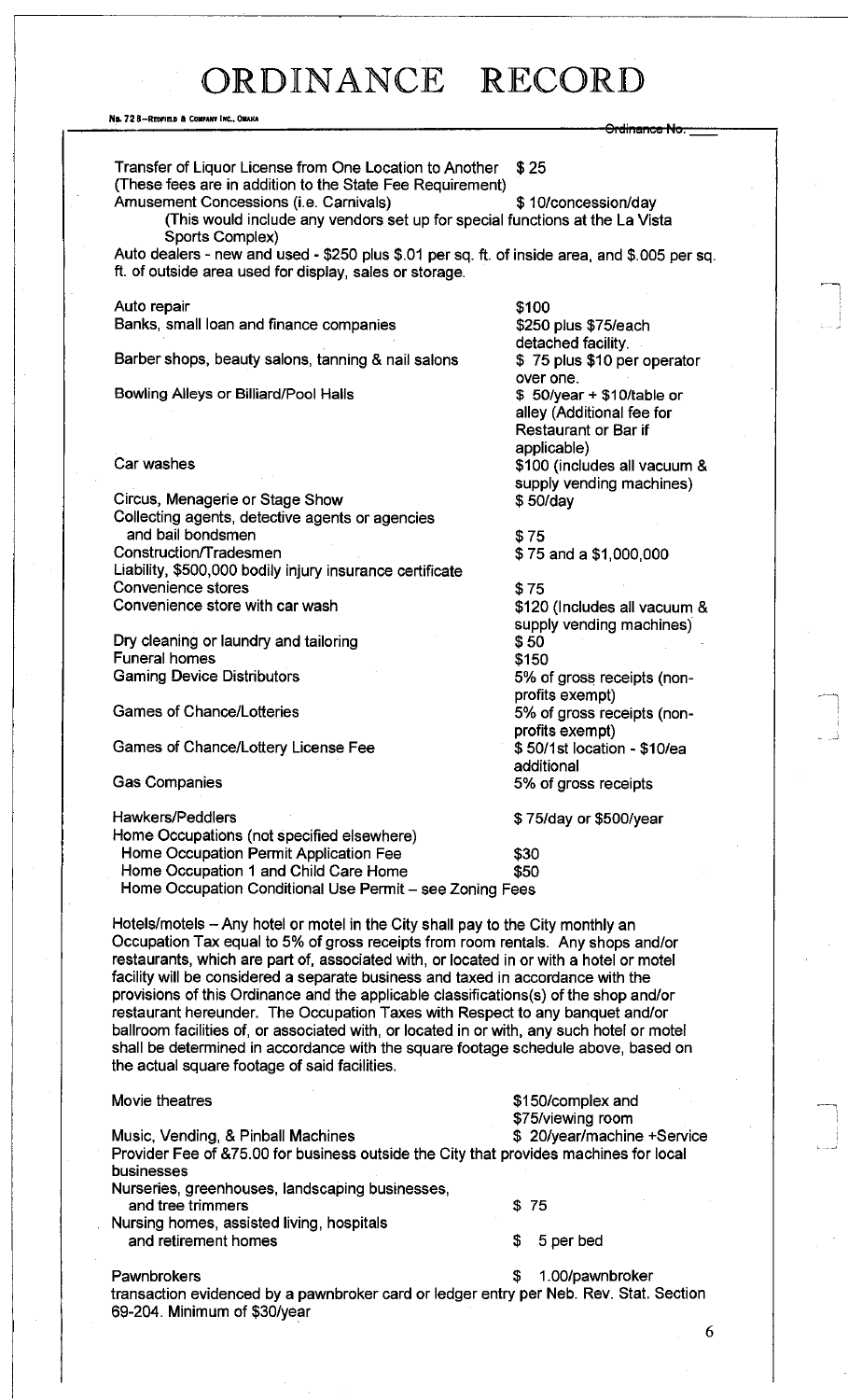No. 72 8—Redfielb ft Cowakt Inc. Omaha

r

Professional services - engineers, architects, physicians, dentists, chiropractors, osteopaths, accountants, photographers, auctioneers, veterinarians, attorneys, real estate offices and insurance agents or brokers - \$75 plus \$10 per agent or professional over one (1)

Recreation businesses - indoor and outdoor **\$100** 

Restaurants, Bars, and drive-in eating establishments \$ 50 (5 employees or less)

\$100 (more than 5 employees)

Retail, Manufacturing, Wholesale, Warehousing and Other - Any person or entity engaged primarily in a manufacturing, wholesale, and/or warehousing business shall pay an Occupation Tax based on the schedule below and the actual interior or enclosed square footage of facilities in the City used by said person or entity in the conduct of such business; and any person or entity engaged in a business of making retail sales of groceries, clothing, hardware, notions, furniture, home furnishings, services, paint, drugs, or recreational equipment, and any other person or entity engaged in g business for which an Occupation Tax is not specifically provided elsewhere in this Ordinance, shall pay an Occupation Tax based on the schedule below and actual interior or enclosed square footage of facilities in the City used by said person or entity in the conduct of such business; provided, however, that persons or entities that use a basement or one or more additional floors in addition to the main floor (the main floor being the floor with the greatest total square footage) in the conduct of one or more specified businesses of sales at retail shall determine square footage for purposes of the Occupation Tax imposed hereunder based on the square footage of the entire main floor plus one-half (1/2) of the square footage of all such basement and additional floors.

| 0       | 999 sq. ft.    | 50<br>\$ |
|---------|----------------|----------|
| 1.000   | 2,999 sq. ft.  | \$65     |
| 3.000   | 4,999 sq. ft.  | \$ 80    |
| 5.000   | 7,999 sq. ft.  | \$120    |
| 8.000   | 9,999 sq. ft.  | \$150    |
| 10,000  | 14,999 sq. ft. | \$200    |
| 15,000  | 24,999 sq. ft. | \$225    |
| 25,000  | 39,999 sq. ft  | \$300    |
| 40.000  | 59,999 sq. ft. | \$400    |
| 60,000  | 99,999 sq. ft. | \$500    |
| 100,000 | and greater    | \$750    |

Schools - trade schools, dance schools, music schools, nursery school or any type of school operated for profit \$ 50

Service providers, such as persons, firms partnerships or corporations delivering any product, good or service whatsoever in nature within the City  $$75$ 

Service stations selling oils, supplies, accessories for service at retail  $\sim$  600 for attached  $\sim$  75 + \$25.00 for attached

*<sup>r</sup>*Telephone Companies (includes land lines, wireless, cellular, and mobile)

Telephone Surcharge - 911 **\$1.00 per line per month** 

Tobacco License

Tow Truck Companies Late Fee (Up to 60 days) Late Fee (60-90 days) Late Fee (over 90 days)

car wash

5% of gross receipts

\$ 15 (based on State

- Statute)
- \$ 75
- \$ 35 \$ 75

Double Occupation tax or \$100, whichever is greater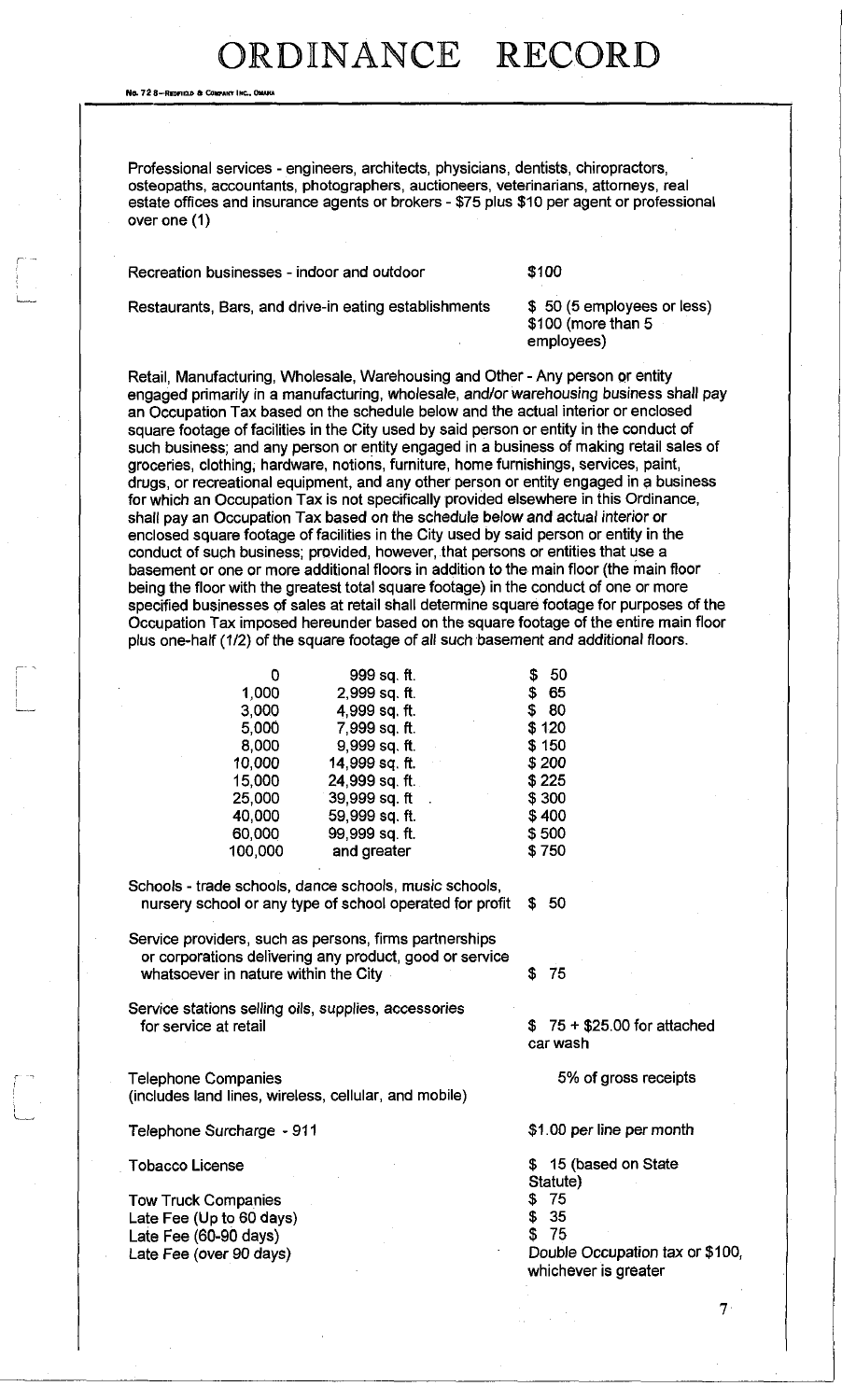No. 72 8-Redfield & Company Inc., Ohand

**COVENIENCE FEES**  Credit Cards

E-Checks

#### **OTHER FEES**

**Barricades** Deposit Fee (returnable) Block Parties/Special Event Construction Use

Blasting Permit

Bucket Truck Rental w/operator

Community Garden Plot Rental

Conflict Monitor Testing

Cat License Fee (per cat - limit 3)

Senior Citizen Discount (Age 65+)

Dog License Fee (per dog - limit 3)

3% of transaction with \$2 minimum transaction  $$3$  for transactions  $\leq$  \$10,000 \$10 for transactions > \$10,000

<del>Ordinance No. .</del>

\$ 60/barricade \$ 5/barricade per day \$30 ea. (7 days maximum)

\$1,000

\$150 per hour

\$20 annually

\$200

- \$ 5 each if spayed/neutered \$ 15 each if not spayed/neutered \$ 10 each (delinquent) if
- spayed/neutered \$ 30 each (delinquent) if not spayed/neutered

Free if spayed/neutered

\$ 5 each if spayed/neutered \$ 15 each if not spayed/neutered \$ 10 each (delinquent) if spayed/neutered \$ 30 each (delinquent) if not spayed/neutered

Free if spayed/neutered

Senior Citizen Discount (Age 65+)

Dog/Cat License Handling Fee (in addition to above fees) \$5

Dog or Cat License Replacement if Lost **\$1** 

Dog or Cat Capture and Confinement Fee  $$10 + Boarding Costs$ 

MAXIMUM OF 4 DOGS AND/OR CATS WITH NO MORE THAN 3 OF EITHER **SPECIES** 

Election Filing Fee

Fireworks Sales Permit (Non-Profits) Handicap Parking Permit Application Fee 1% of Annual Position Salary

\$2,500 \$ Currently Not Charging Per **State** 

Natural Gas Franchisee Rate Filing Fee (For rate changes not associated w/the cost of purchased gas.) Per Agreement

Open Burning Permit \$10

Parking Permit Fees:

Vehicle Offstreet Parking District No. 2 Monthly: Uncovered Covered

\$15/Month \$25/Month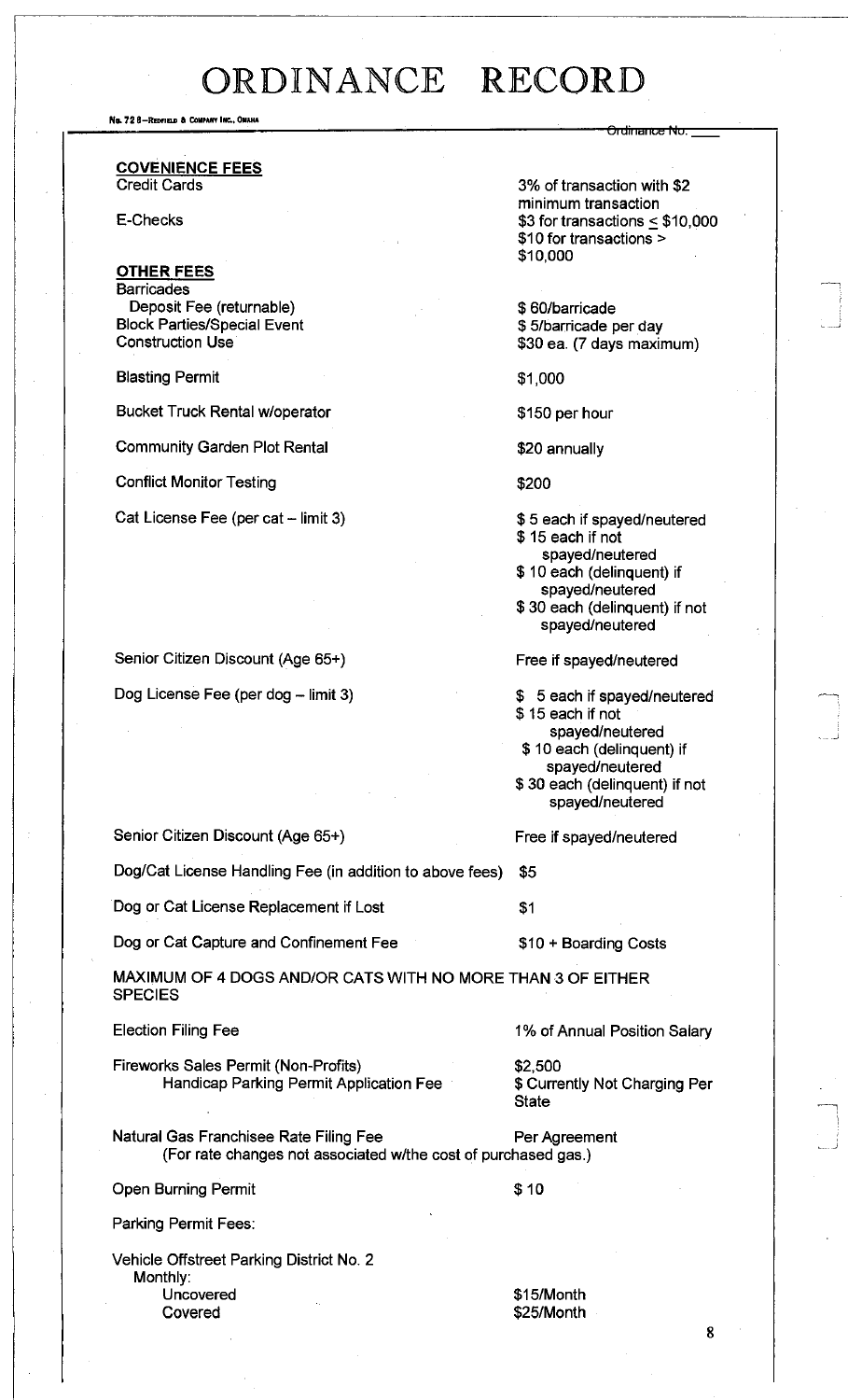No. 72 8-REDFIELD & COM

 $\begin{array}{c} \begin{array}{c} \begin{array}{c} \end{array} \\ \begin{array}{c} \end{array} \end{array} \end{array}$ 

 $\begin{bmatrix} 1 & 1 \\ 1 & 1 \end{bmatrix}$ 

 $\begin{bmatrix} 1 & 1 \\ 1 & 1 \end{bmatrix}$ 

| <b>Parking Ticket Fees</b><br>If paid within 7 days of violation date<br>if paid after 7 days of violation date but within 30 days<br>If paid after 30 days of violation date | $$20 ($5 + $15$ admin fee)<br>$$25 ($10 + $15$$ admin fee)<br>\$35 (\$20 + \$15 admin fee) |
|-------------------------------------------------------------------------------------------------------------------------------------------------------------------------------|--------------------------------------------------------------------------------------------|
| <b>Pawnbroker Permit Fees:</b>                                                                                                                                                |                                                                                            |
| <b>Initial</b>                                                                                                                                                                | \$150                                                                                      |
| <b>Annual Renewal</b>                                                                                                                                                         | \$100                                                                                      |
|                                                                                                                                                                               |                                                                                            |
| <b>Pet Store License</b>                                                                                                                                                      | \$ 50 (In addition to Occ.<br>License)                                                     |
| <b>Police Officer Application Fee</b>                                                                                                                                         | 20<br>\$                                                                                   |
|                                                                                                                                                                               |                                                                                            |
| Public Assembly Permit (requires application and approvai)\$                                                                                                                  | 00                                                                                         |
|                                                                                                                                                                               |                                                                                            |
| Returned Check Fee (NSF)                                                                                                                                                      | 35<br>\$<br>\$100                                                                          |
| Storage of Explosive Materials Permit<br>Towing/Impound Fee                                                                                                                   | \$<br>30                                                                                   |
| <b>Trash Hauling Permit</b>                                                                                                                                                   | \$<br>25/yr./truck + \$25,000                                                              |
| Performance Bond                                                                                                                                                              |                                                                                            |
|                                                                                                                                                                               |                                                                                            |
| <u>PUBLIC RECORDS</u>                                                                                                                                                         |                                                                                            |
| <b>Request for Records</b>                                                                                                                                                    | \$15.00/Half Hour + Copy                                                                   |
|                                                                                                                                                                               | Costs* (May be subject to                                                                  |
|                                                                                                                                                                               | deposit)                                                                                   |
| <b>Audio Tapes</b>                                                                                                                                                            | \$5.00 per tape                                                                            |
| Video Tapes or CD/DVD                                                                                                                                                         | \$10.00 per tape/CD                                                                        |
| *Copy costs shall be established by the Finance Director                                                                                                                      |                                                                                            |
| <b>Unified Development Ordinance</b>                                                                                                                                          | \$100                                                                                      |
|                                                                                                                                                                               |                                                                                            |
|                                                                                                                                                                               |                                                                                            |
| Comprehensive Plan                                                                                                                                                            | \$50<br>\$5 11"x17"                                                                        |
| Zoning Map                                                                                                                                                                    | \$10 12"x36"                                                                               |
|                                                                                                                                                                               | \$30 36"x120"                                                                              |
|                                                                                                                                                                               |                                                                                            |
| Zoning Ordinance w/Map                                                                                                                                                        | \$30                                                                                       |
| <b>Subdivision Regulations</b>                                                                                                                                                | \$30                                                                                       |
| <b>Future Land Use Map</b>                                                                                                                                                    | \$5<br>11"x17"                                                                             |
|                                                                                                                                                                               | \$10 12"x36"                                                                               |
|                                                                                                                                                                               | \$30 36"x120"                                                                              |
| <b>Ward Map</b>                                                                                                                                                               | \$2                                                                                        |
|                                                                                                                                                                               |                                                                                            |
| <b>Fire Report</b><br>Police Report                                                                                                                                           | \$5<br>\$5                                                                                 |
|                                                                                                                                                                               |                                                                                            |
| Police Photos (5x7)                                                                                                                                                           | \$5/ea. for 1-15                                                                           |
|                                                                                                                                                                               | \$3/ea. for additional                                                                     |
|                                                                                                                                                                               | \$10/ea. for 1-15                                                                          |
| Police Photos (8x10)                                                                                                                                                          | \$5/ea. for additional                                                                     |
| Police Photos (Digital)                                                                                                                                                       | \$10/ea. CD                                                                                |
|                                                                                                                                                                               |                                                                                            |
| <b>Criminal history</b>                                                                                                                                                       | \$10                                                                                       |
| <u>FALSE AND NUISANCE ALARMS</u>                                                                                                                                              |                                                                                            |
| Registration Fee for Alarm System (not to include                                                                                                                             | \$25                                                                                       |
| single family or duplexes)                                                                                                                                                    |                                                                                            |
| Renewal Fee for Alarm System (not to include                                                                                                                                  | \$25                                                                                       |
| single family or duplexes)                                                                                                                                                    |                                                                                            |
| <b>Late Registration Charge</b>                                                                                                                                               | \$35                                                                                       |
|                                                                                                                                                                               | Q                                                                                          |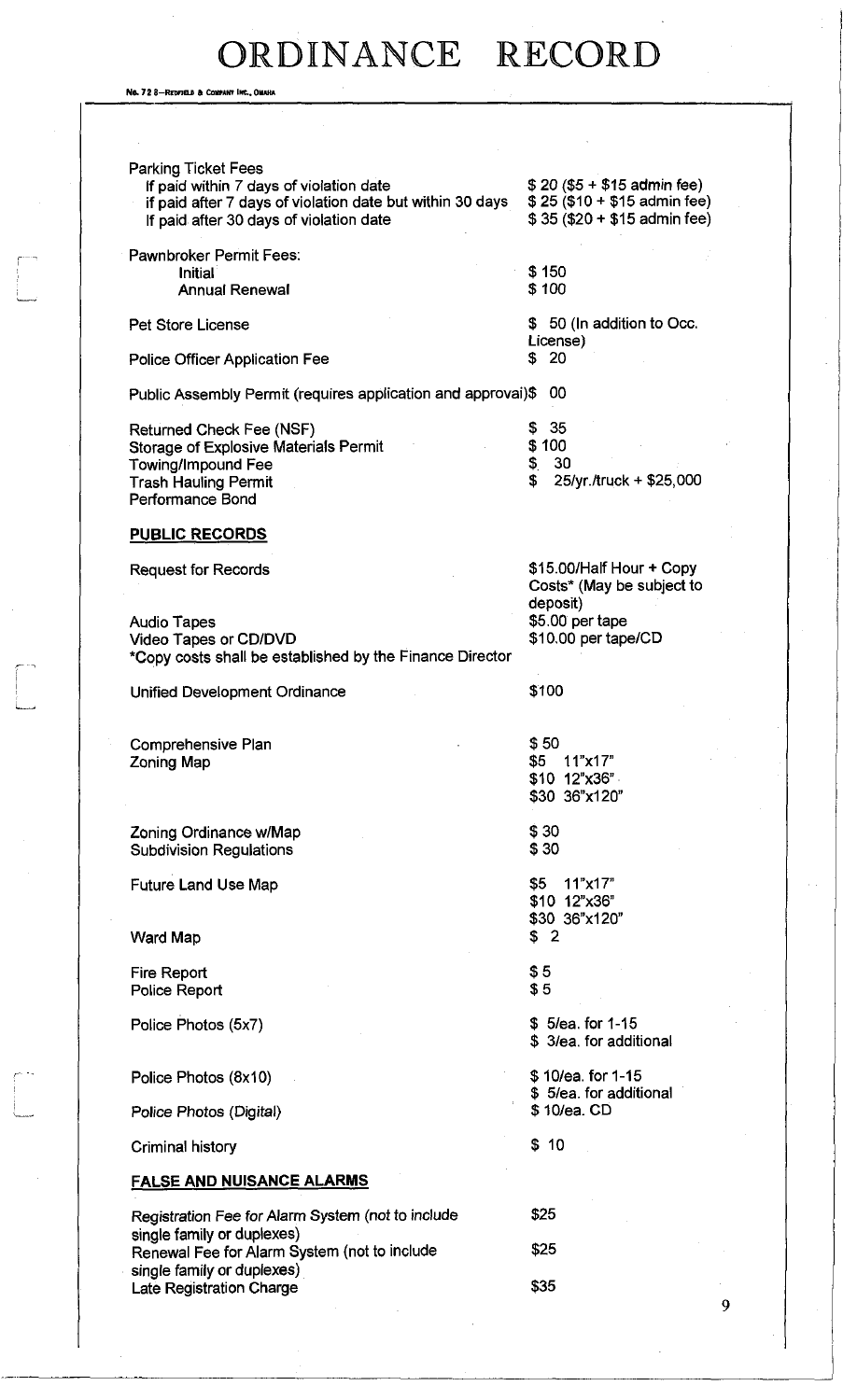<del>Ordinance No</del>

No. 72 8-Redfield & Company Inc., Owaha

False Alarm Fee for any false alarm generated by the registrant's alarm system, a fee in accordance with the following schedule (from 1 January through 31 December of each year) shall be charged:

Number of False/Nuisance Alarms False/Nuisance Alarm Charge

| No Charge |
|-----------|
| No Charge |
| \$100.00  |
| \$250.00  |
|           |

False Alarm Fee for Alarm Systems without Registration - \$250 per alarm after 1 st alarm

(not to include single family or duplexes)

#### **RESPONSE TO LARGE HAZARDOUS MATERIALS INCIDENTS**

A Dispatch and mobilization charge of \$300 + mileage shall be charged for response to any incident where no action is taken. If services are provided, the following rates shall apply:

Response Vehicles: One-hour minimum charge. All charges will be made to the closest *VA* hour. Mileage will be charged at \$8.00 per mile per vehicle.

| Pumper/Tanker Truck<br><b>Weed Truck</b><br><b>Aerial Ladder Truck</b><br><b>Utility Vehicle</b><br><b>Command Vehicle</b>   | \$500/hour<br>\$150/hour<br>\$750/hour<br>\$200<br>\$100 |
|------------------------------------------------------------------------------------------------------------------------------|----------------------------------------------------------|
| Equipment Charges:<br>Jaws of Life<br><b>Power Saw</b><br>Hydraulic jack/chisels<br><b>Cribbing Blocks</b><br><b>Winches</b> | \$250<br>\$75<br>\$75<br>\$10<br>\$10                    |
| Air Bags                                                                                                                     | \$50                                                     |
| High Lift Jack                                                                                                               | \$20                                                     |

Supplies: The actual City cost of the supplies plus 25% shall be charged for all supplies including but not limited to safety flares, Class A foam, Class B foam, absorbent pads, absorbent material, salvage covers, and floor dry.

#### **RESCUE SQUAD FEES**

|                     | <b>Basic Life Support Emergency</b><br><b>Advanced Life Support Emergency I</b><br><b>Advanced Life Support Emergency 2</b><br>Mileage - per loaded mile |                              | \$650<br>\$750<br>\$950<br>\$15                    |
|---------------------|----------------------------------------------------------------------------------------------------------------------------------------------------------|------------------------------|----------------------------------------------------|
|                     | <b>LIBRARY FEES</b>                                                                                                                                      |                              |                                                    |
|                     | Membership (Non-Resident Family)                                                                                                                         | 6 month<br>1 year<br>1 month | \$35.00<br>\$60,00<br>\$7.00                       |
| Fax<br><b>Fines</b> | <b>Books</b><br><b>Audio Books/Board Games</b>                                                                                                           |                              | \$2.00 up to 5 pages<br>$$.05$ /day<br>$$.10$ /day |
|                     | <b>DVDs/CDs</b><br>Videos                                                                                                                                |                              | \$1.00/day<br>$.10$ /day<br>\$                     |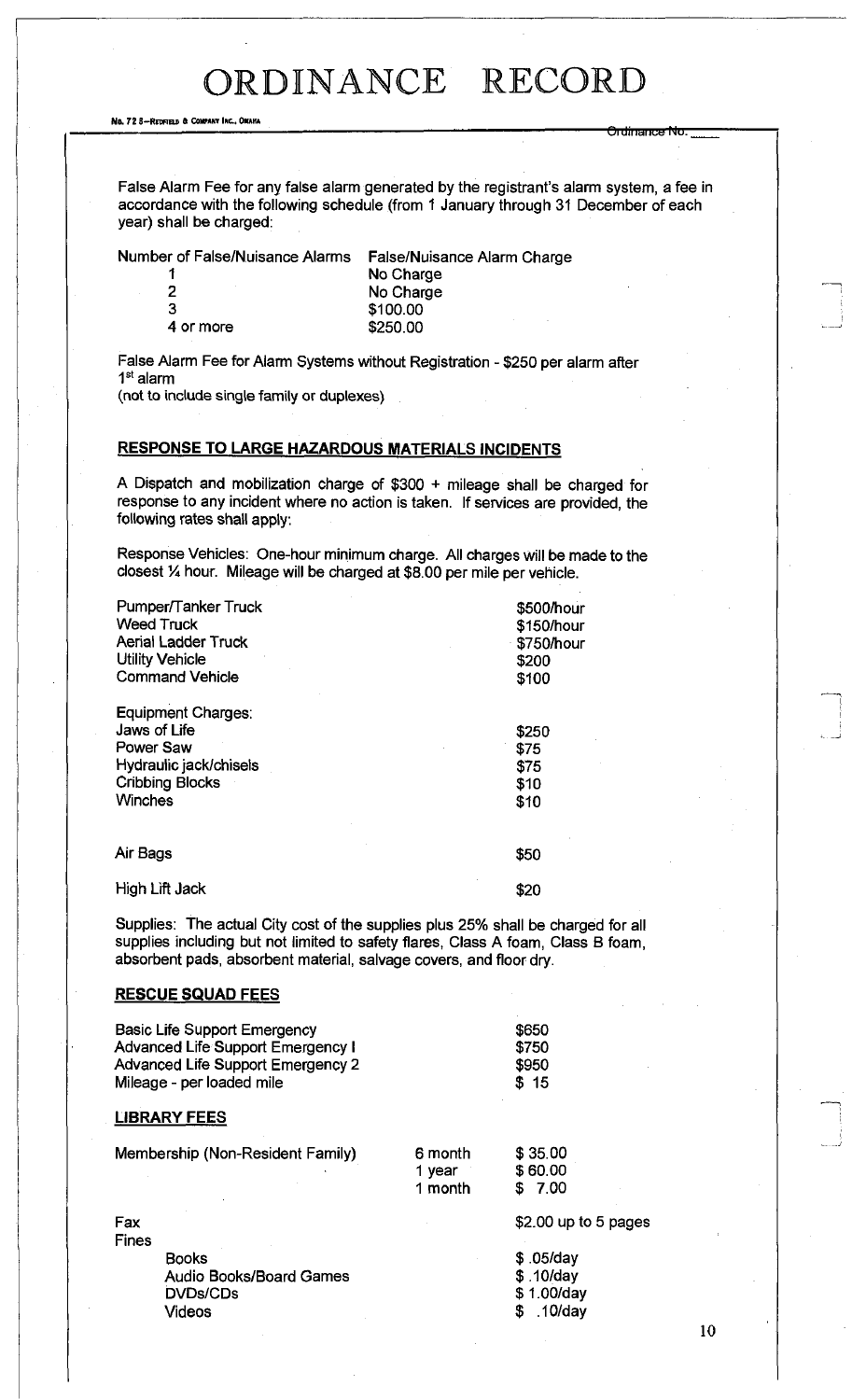No. 72 s-Reonmi ft Ccmmny Inc. *OMAHA* 

 $\begin{bmatrix} 1 & 1 \\ 1 & 1 \end{bmatrix}$ 

| Playaway device                                                                                                                  |                                         | \$1.00/day                                                               |                                                                                            |  |
|----------------------------------------------------------------------------------------------------------------------------------|-----------------------------------------|--------------------------------------------------------------------------|--------------------------------------------------------------------------------------------|--|
|                                                                                                                                  |                                         |                                                                          |                                                                                            |  |
| Board Game not returned to Circulation Desk<br>Damaged & Lost Books                                                              |                                         |                                                                          | \$5.00<br>\$5.00 processing fee +<br>actual cost<br>\$5.00 processing fee +<br>actual cost |  |
| <b>Videos /DVDs/CDs</b>                                                                                                          |                                         |                                                                          |                                                                                            |  |
| <b>Color Copies</b><br>Copies                                                                                                    |                                         | \$.50<br>\$.10                                                           |                                                                                            |  |
| Inter-Library Loan<br>Lamination - 18" Machine                                                                                   |                                         | \$3.00/transaction<br>$$2.00$ per foot                                   |                                                                                            |  |
| Lamination - 40" Machine<br>Children's Mini-Camp                                                                                 |                                         | \$10.00                                                                  | \$6.00 per foot                                                                            |  |
| <b>RECREATION FEES</b><br>Refund Policy (posted at the Community Center)                                                         |                                         | all approved refunds                                                     | \$10.00 administrative fee on                                                              |  |
| <b>Late Registration Fee</b>                                                                                                     |                                         | \$10.00                                                                  |                                                                                            |  |
| <b>Community Center</b>                                                                                                          | Resident                                | Non-Resident                                                             | <b>Business Groups</b>                                                                     |  |
| <b>Facility Rental</b><br>Gym (1/2 Gym)<br>Gym/Stage (Rental)                                                                    | \$38/Hour<br>\$420/Day                  | \$75/Hour<br>\$840/Day                                                   | \$75/Hour<br>\$840/Day                                                                     |  |
| <b>Game Room</b><br><b>Meeting Rooms (Rental)</b>                                                                                | \$22/Hour<br>\$12/Hour/Room             | \$44/Hour                                                                | \$44/Hour<br>\$22/Hour/Room\$27/Hour                                                       |  |
| Kitchen (Rental)                                                                                                                 | \$19/Hour                               | \$27/Hour                                                                | \$33/Hour                                                                                  |  |
| Racquetball Court<br><b>Club House</b><br>Stage (Rental)                                                                         | \$7/Hour<br>\$24/Hour<br>\$12/Hour      | \$14/Hour<br>\$44/Hour<br>\$22/Hour                                      | \$14/Hour<br>\$54/Hour<br>\$27/Hour                                                        |  |
| <b>Facility Usage</b><br>Daily Visit (19 and up)<br>Daily Visit (Seniors 55+)                                                    | \$3.00<br>$$ -0-$                       | \$4.00<br>\$2.00                                                         |                                                                                            |  |
| Fitness Room (19 and up)<br><b>Membership Card</b>                                                                               | \$27.00/month                           |                                                                          |                                                                                            |  |
| (Exercise Room, Gym, Racquetball/Walleyball Courts)                                                                              |                                         |                                                                          |                                                                                            |  |
| (Mon - Fri 8:00 -5:00 pm)<br>Gym (19 and up)                                                                                     | \$3.00                                  | \$4.00/Visit                                                             |                                                                                            |  |
| (Mon - Fri 8:00 -5:00 pm)<br><b>Resident Punch Card</b><br>Non-resident Punch Card<br>Non-resident Punch Card                    | \$3.00<br>\$50.00<br>\$35.00<br>\$20.00 | \$4.00/Visit                                                             |                                                                                            |  |
| Variety of programs as determined by the Recreation Director<br>Fees determined by cost of program                               |                                         |                                                                          |                                                                                            |  |
| <b>Classes</b>                                                                                                                   |                                         |                                                                          |                                                                                            |  |
| <b>Contract Instructor Does Registration and Collects Fees</b>                                                                   | Contractor<br>75%                       | City<br>25%                                                              |                                                                                            |  |
| Fields:                                                                                                                          |                                         |                                                                          |                                                                                            |  |
| <b>Tournament Fees</b><br><b>Tournament Field Fees</b><br>Field Rentals (Resident and Non Resident)<br><b>Gate/Admission Fee</b> |                                         | \$30/Team/Tournament<br>\$40/Field/Day<br>\$40 / 2 Hours<br>10% of Gross |                                                                                            |  |

11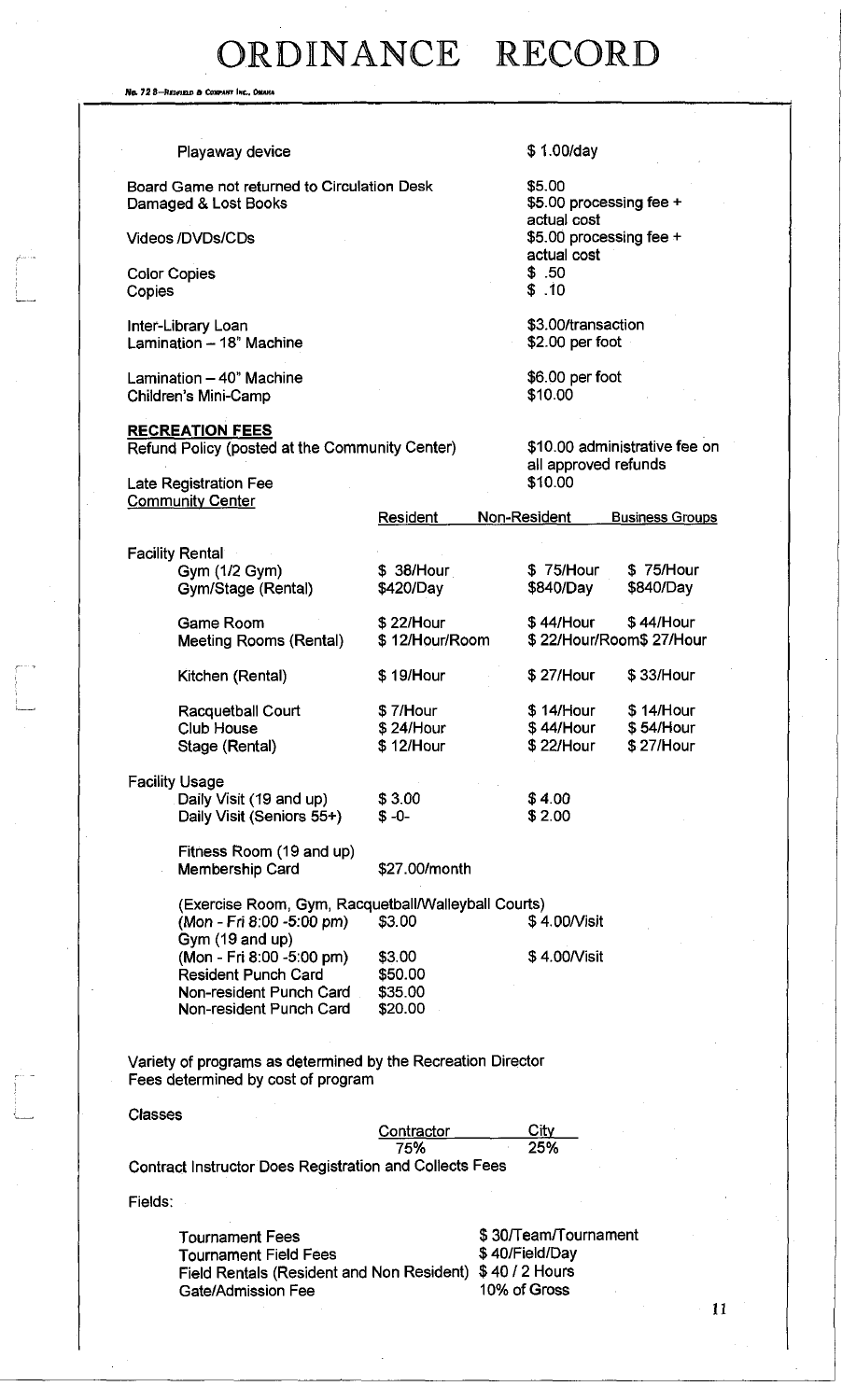No. 72 B-REDFIELO A COMPANY INC., OMAHA

|                                                                            |                                                  | <del>Ordinance No</del> |
|----------------------------------------------------------------------------|--------------------------------------------------|-------------------------|
|                                                                            |                                                  |                         |
|                                                                            | <b>Resident</b>                                  | <b>Non Resident</b>     |
|                                                                            |                                                  |                         |
| <b>Model Airplane Flying</b>                                               |                                                  |                         |
| <b>Field Pass</b>                                                          | $$30*$                                           | \$40"                   |
| * includes \$10 club membership 1 - year license                           |                                                  |                         |
| <b>Park Shelters</b>                                                       | $$15/3$ hours                                    | \$25/3 hours            |
| Swimming Pool                                                              | <u>Resident</u>                                  | Non-Resident            |
| <b>Youth Daily</b>                                                         | 2<br>\$                                          | \$<br>4                 |
| <b>Adult Daily</b>                                                         | 3<br>\$                                          | \$<br>4                 |
| Resident Tag                                                               | $\overline{2}$<br>\$                             |                         |
| <b>Family Season Pass</b>                                                  | \$105                                            | \$165                   |
| <b>Youth Season Pass</b><br><b>Adult Season Pass</b>                       | \$65<br>\$75                                     | \$95                    |
|                                                                            |                                                  | \$105                   |
| 30-Day Pass                                                                | \$55                                             | \$85                    |
| Season Pass (Day Care)                                                     | \$275                                            | \$275                   |
| <b>Swim Lessons</b>                                                        | \$30                                             | \$55                    |
| *Swimming Pool memberships and specials prices shall be established by the |                                                  |                         |
| <b>Finance Director</b>                                                    |                                                  |                         |
| Youth Recreation Programs                                                  | Resident                                         | <u>Non-Resident</u>     |
| Coed T-Ball Ages 5-6                                                       | \$45/55                                          | \$60/70                 |
| Softball/Baseball Ages 7-8                                                 | \$50/60                                          | \$65/75                 |
| Softball/Baseball Ages 9-10                                                | \$65/75                                          | \$85/95                 |
| Softball/Baseball Ages 11-12                                               | \$75/85                                          | \$105/115               |
| Softball/Baseball Ages 13-14                                               | \$85/95                                          | \$105/115               |
| Softball/Baseball Age 15-18                                                | \$110/120                                        | \$140/150               |
|                                                                            |                                                  |                         |
| <b>Basketball Clinic</b>                                                   | \$ 17/27                                         | \$22/32                 |
| <b>Basketball Grades 3-8</b>                                               | \$55/65                                          | \$65/75                 |
| Soccer Academy                                                             | \$33/43                                          | \$53/63                 |
| <b>Flag Football</b><br>Volleyball                                         | \$33/43                                          | \$53/63                 |
|                                                                            | \$55/65                                          | \$65/75                 |
| 3 yr. old Soccer Clinic                                                    | \$17/27                                          | \$22/33                 |
|                                                                            |                                                  |                         |
| Programs<br>Adult Volley Ball - Spring                                     |                                                  |                         |
| Adult Spring Softball - Single                                             | \$55<br>\$215                                    | \$55<br>\$215           |
| Adult Spring Softball - Double                                             | \$420                                            | \$420                   |
|                                                                            |                                                  |                         |
| Adult Volleyball - Fall/Winter                                             | \$110                                            | \$110                   |
| Adult Fall Softball - Single                                               | \$120                                            | \$120                   |
| Adult Fall Softball - Double                                               | \$235                                            | \$235                   |
|                                                                            |                                                  |                         |
| <b>Senior Spring Softball</b><br>Senior Fall Softball                      | \$15 per game per team<br>\$17 per game per team |                         |
|                                                                            |                                                  |                         |
|                                                                            |                                                  |                         |
| <b>Special Services Van Fees</b>                                           |                                                  |                         |
| Zone 1 Trip within city limits (La Vista & Ralston)                        |                                                  | \$1.00 one way          |
| Includes trips to grocery stores and senior center                         |                                                  |                         |
| Zone 2 Trip outside city limits                                            |                                                  | \$3.00 one way          |
| Zone 3 Trip outside city limits                                            |                                                  | \$10.00 one way         |
| Bus pass (each punch is worth \$1.00)                                      |                                                  | \$30.00                 |
| Section 2. Sewer Fee Schedule.                                             |                                                  |                         |
| §3-103 Municipal Sewer Department; Rates.                                  |                                                  |                         |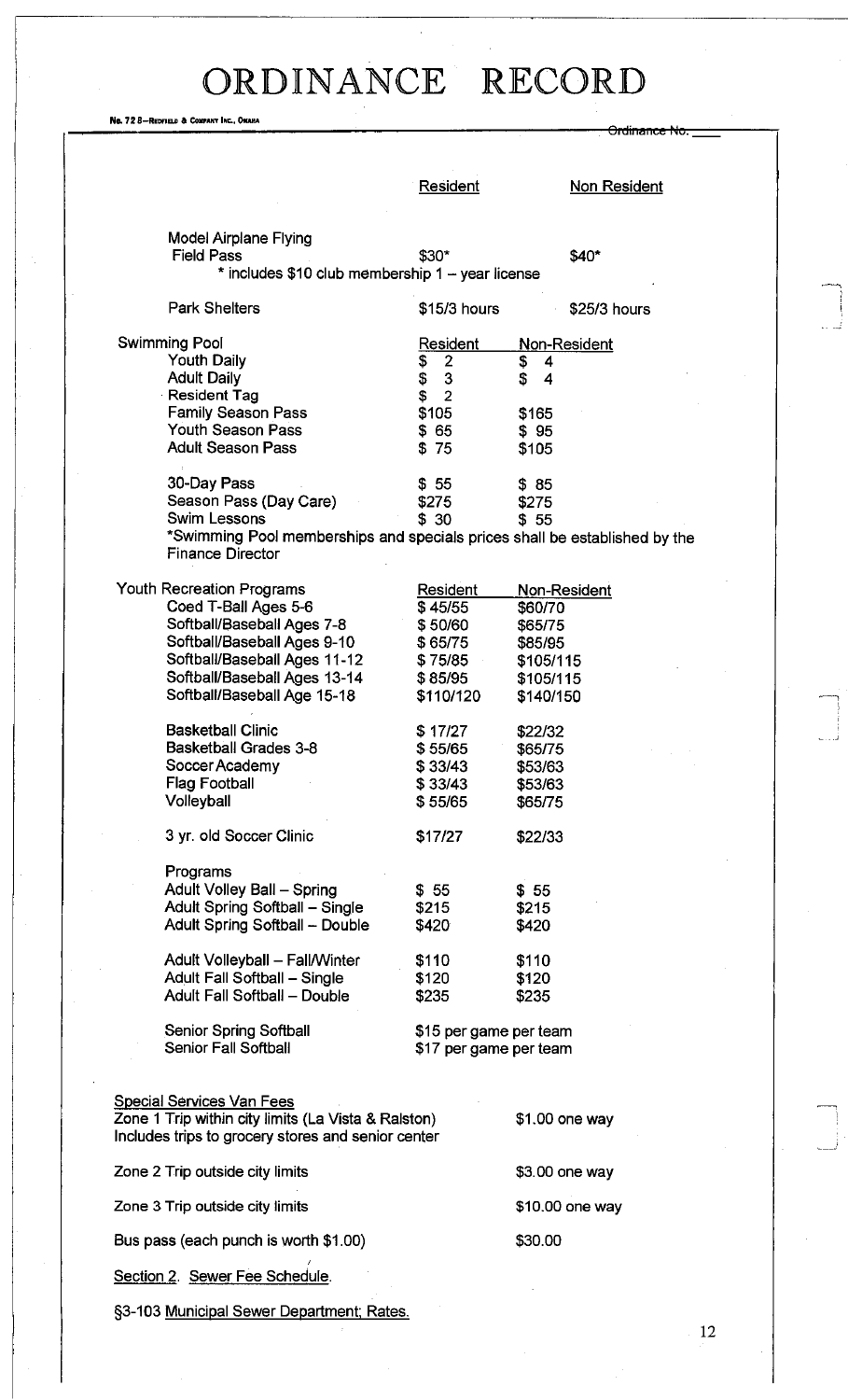No. 72 8-Redfield & Company Inc., Omand

- A. Levy of Sewer Service Charges. The following sewer service charges shall be levied against the user of premises, property or structures of every kind, nature and description, which has water service from any supply source and are located within the wastewater service area of the City of La Vista.
- B. Computation of Sewer Service Charges. For the months of December, January, February and March, the monthly charge for residential sewer services will be computed on the actual water used for these months. The monthly charge for residential sewer service in the months of April, May, June, July, August, September, October and November will be computed on the average water usage of the four (4) preceding winter months of December, January, February and March or for such portion of said consumption, whichever is the lesser. At the option of the City of La Vista, water used from private wells shall be either metered or estimated for billing purposes.
- C. Amount of Sewer Service Charges. The total sewer service charge for each sewer service user will be the sum of three (3) charges: (1) customer charge, (2) flow charge, and (3) abnormal charge.
	- 1. The customer charge is as follows
		- a. For sewer service users classified as Residential, the same being sewer service to a single family dwelling, or a duplex, apartment, or other multifamily dwelling (e.g. apartments) wherein each dwelling unit has a separate water meter that is read and charged for water and sewer use by the Metropolitan Utilities District-\$11.10 per month.
		- b. For sewer service users classified as Residential-Multi-Family, the same being sewer service to Multi-Family dwellings (e.g. apartments) wherein there is only a separate water meter to each building or complex that is read and charged for water and sewer use by the Metropolitan Utilities District - \$11.10 per month plus an amount equal to \$2.92 times the total number of dwelling units, less one, in the Multi-Family dwellings that comprise an apartment complex. The customer charge for Residential-Multi Family sewer service users will be billed by the City of La Vista in addition to the flow charge billing from the Metropolitan Utilities District. A late charge of 14% will be applied for Multi-Family sewer use billings.
		- c. For sewer sen/ice users classified as General Commercial: Customers who normally use less than 100,000 cubic feet of water per month and who are not Residential users or Residential-Multi-Family users - \$11.90 per month. For sewer service users in this category that require manual billing, add \$10.00 for a total of \$21.90. The manual billing of the customer charge will come from the City of La Vista instead of the Metropolitan Utilities District.
- 2. The flow charge for all sewer service users shall be \$3.24 per hundred cubic feet (ccf).
- 3. If users have abnormal strength sewage as determined by the terms of the Wastewater Service Agreement between the City of La Vista and the City of Omaha, then additional charges will be billed to the user at the applicable rates as determined by said Agreement.
- 4. If users other than those classified herein are connected to the wastewater collection system, the Customer Charges, the Flow Charges and Other Charges will be determined by the City Council in accordance with rules and regulations of the EPA and the Agreement between the City of La Vista and the City of Omaha.

Section 3. Sewer/Drainage Connection Fee Schedule. A fee shall be paid to the City Treasurer as set forth in this section for each structure or tract to be connected to the sewer system of the City. No connection permit or building permit shall be issued until the following connection fees have been paid.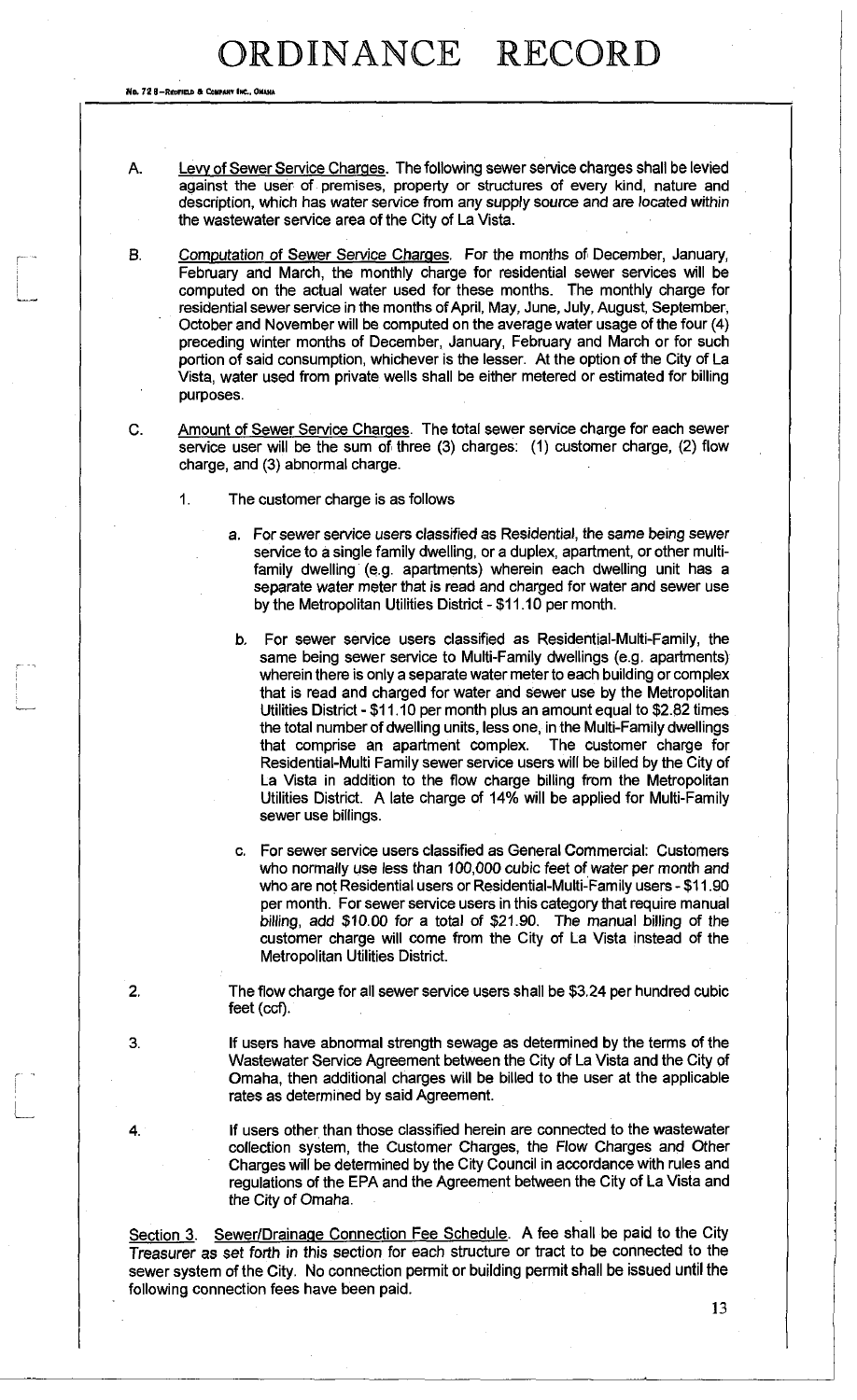Ordinance No.

No. 72 8-REDFIELD & COMPANY INC., OMAHA

| <b>Residential</b>                             | <b>Effective 1/1/2017</b>          | <b>Effective 1/1/2018</b>          |  |
|------------------------------------------------|------------------------------------|------------------------------------|--|
| <b>Single Family Dwelling</b><br><b>Duplex</b> | \$1,232<br>\$1,232/unit            | \$1,298<br>\$1,298/unit            |  |
| <b>Multiple Family</b>                         | 961/unit<br>£.                     | 1,012/unit<br>SS.                  |  |
| Commercial/Industrial                          | \$6,690/acre of<br>land as platted | \$7,048/acre of<br>land as platted |  |

The fee for commercial (including industrial) shall be computed on the number of acres within each platted lot or tract, irrespective of the number of structures to be constructed thereon.

The applicable fee shall be paid in respect to each lot or building site as a condition of City's issuance of any building or sewer connection permit.

- A. Changes in Use. If the use of a lot changes subsequent to payment of the fee, which different use would require payment of a fee greater than that payable in respect to the use for which the fee was originally paid, the difference in fee shall be paid to the City at time of such change in use.
- B. Existing Structures. Structures for which sewer connection and building permits have been issued, and all permit fees in respect thereto paid, prior to the effective date hereof shall be exempt from the fees herein imposed.
- C. Preconnection Payments. Where preconnection payment charges for a subdivision or portion thereof have been paid to City at time of subdivision of a tract pursuant to agreement between the City and the developer and the sanitary and improvement district, if any, financing improvements of the subdivision, the preconnection payment so made shall be credited by City to the sewer/drainage fees payable at time of connection of the individual properties to the sewer/drainage systems of the City.
- D. Sewer Tap and Inspection and Sewer Service Fees. The fees imposed by Section 3 hereof are in addition to and not in lieu of (1) sewer tap and inspection fees payable pursuant to Section 3-122 of the La Vista Municipal Code and listed herein and (2) sewer service charges imposed by Section 2 hereof.

Section 4. Sewer Inspection Charges Established for Installation. Inspection charges for nonresidential property sewer installation shall be:

| Sewer Tap Fee (Inspection Fee)       |       |
|--------------------------------------|-------|
| Service Line w/inside diameter of 4" | \$400 |
| Service Line w/inside diameter of 6" | \$600 |
| Service Line w/inside diameter of 8" | \$700 |

Service Line w/inside diameter over 8" Special permission/set by Council

Section 5. Miscellaneous Sewer Related Fees : Miscellaneous sewer related fees shall be:

| Private Sewage Disposal System Const. Permit       | -S | 1,500 |
|----------------------------------------------------|----|-------|
| Appeal Fee Re: Issuance or Denial of Sewer Permits |    | 1,500 |

Section 6. Repeal of Ordinance No.1313. Ordinance No. 1313 as originally approved on September 5, 2017 and all ordinances in conflict herewith are hereby repealed.

Section 7. Severability Clause. If any section, subsection, sentence, clause or phrase of this ordinance is, for any reason, held to be unconstitutional or invalid, such unconstitutionality or invalidity shall not affect the validity of the remaining portions of this ordinance. The Mayor and City Council of the City of La Vista hereby declare that it would have passed this ordinance and each section, subsection, clause or phrase thereof, irrespective of the fact that any one or more sections, subsections, sentences, clauses or phrases be declared unconstitutional or invalid.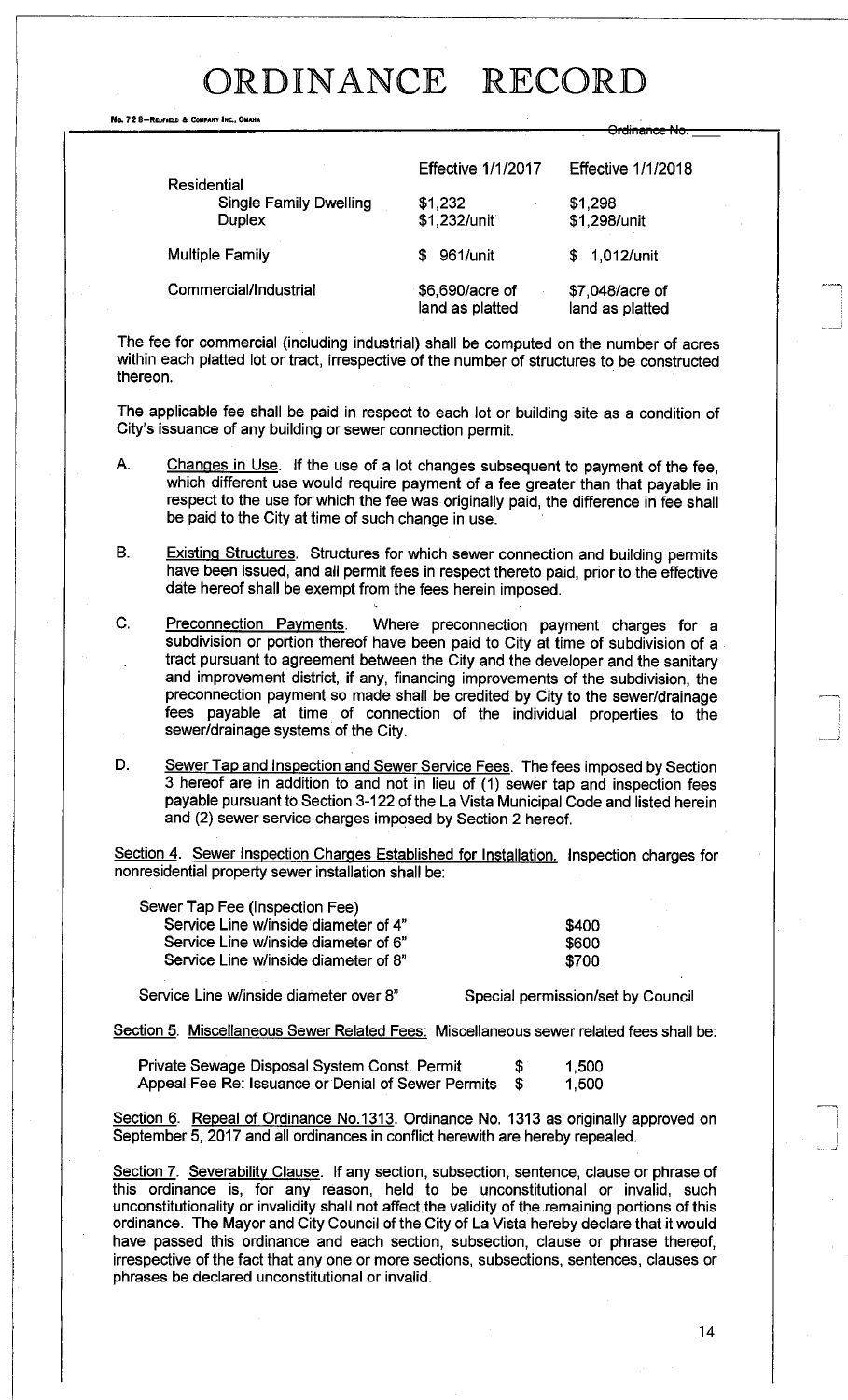No. 72 8-REDFIELD & COMPANY INC., ON

Section 8. Effective Date. This Ordinance shall take effect from and after its passage, approval and publication in pamphlet form as provided by law; provided, however, that:

(1) Pawnbroker occupation taxes of Section 1 shall be effective April 1, 2003. Pawnbroker occupations taxes shall be payable on a monthly basis no later than the last day of the calendar month immediately following the month in which the subject pawnbroker transactions occur. For example, the occupation tax on pawnbroker transactions for the month of April 2003 shall be due and payable on or before May 31, 2003.

(2) Pawnbroker permit fees shall be effective January 1, 2004. Annual pawnbroker permit fees shall be due and payable annually on or before January 1. Initial pawnbroker permit fees shall be due and payable on or before the date that the pawnbroker license is issued. Issuance of renewal of pawnbroker permits shall be subject to payment of applicable permit fees.

(3) Rental Inspection Program License fees shall be effective January 1, 2011

(4) The remaining provisions of this Ordinance other than those specified in Sections 8(1), 8(2) and 8(3) shall take effect upon publication.

PASSED AND APPROVED THIS 5TH DAY OF DECEMBER, 2017.

**CITY OF LA VISTA** Douglas Kindig, Mayor

ATTEST: Suche am

Pamela A. Buethe, CMC City Clerk